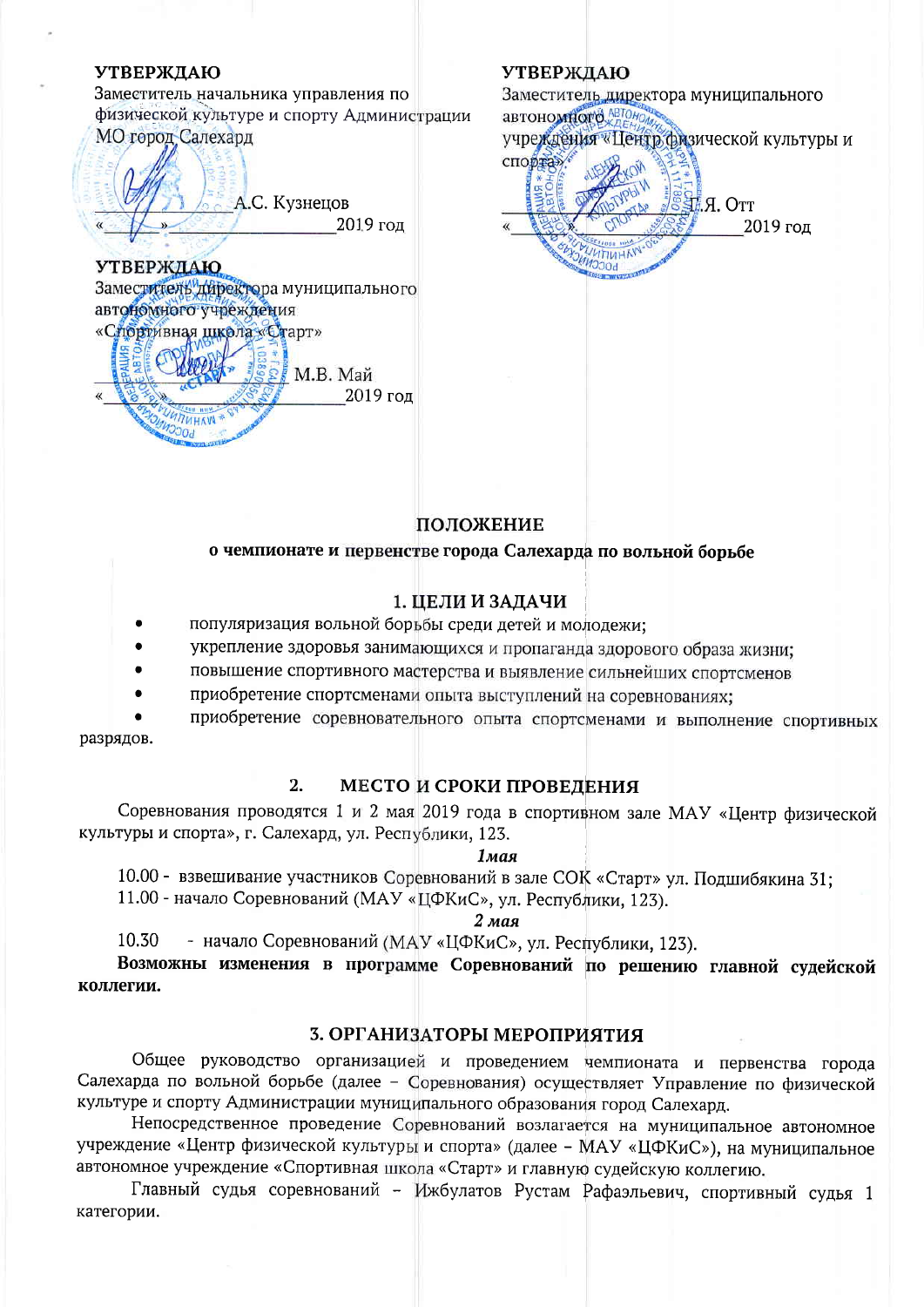# 4. ТРЕБОВАНИЯ К УЧАСТНИКАМ И УСЛОВИЯ ИХ ДОПУСКА

К Соревнованиям допускаются спортсмены, имеющие медицинский допуск и имеющие специальную физическую и техническую подготовку по данному виду спорта (вольная борьба), в следующих возрастных группах:

1) юноши 2006 г.р. и младше в весовых категориях 24, 27, 32, 38, 42, 50, св. 50 кг;

2) юноши 2003-2004 г.р. (2005 г.р. по спец. допуску) в весовых категориях 32, 35, 41, 44, 48, 52, 57, 62, 68, 75, 85 KF;

3) юноши 2001-2002 г.р. в весовых категориях 42, 48, 51, 55, 60, 65, 71, 80, 92, 110 кг;

4) юниоры 1998-2000 г.р. в весовых категориях 57, 61, 65, 70, 74, 79, 86, 92, 97, 125 кг;

5) мужчины 1997 г.р. и старше в весовых категориях 57, 61, 65, 70, 74, 79, 86, 92, 97, 125 КГ (ДОПУСК 2 КГ).

В случае, если в весовой категории (возрастной группе) недостаточно количество участников, проводящая организация имеет право изменить весовые категории или провести в данной возрастной группе абсолютный зачет.

К участию в Соревнованиях допускаются спортсмены, не имеющие медицинских противопоказаний, имеющие:

- паспорт или свидетельство о рождении;

- страховой медицинский полис:

- допуск врача:

- квалификационная книжка;

- заявка на участие в соревнованиях.

При отсутствии любого из вышеизложенных пунктов Положения спортсмен или команда не допускаются к Соревнованиям.

# 5. ОБЕСПЕЧЕНИЕ БЕЗОПАСНОСТИ УЧАСТНИКОВ И ЗРИТЕЛЕЙ

Ответственным за проведение соревнований в части обеспечения безопасности участников и зрителей соревнований, подготовки и проведения соревнований в соответствии с постановлением Правительства РФ от 18 апреля 2014 года №353 «Об утверждении правил обеспечения безопасности и проведении официальных спортивных соревнований» является МАУ «ЦФКиС».

Оказание скорой медицинской помощи осуществляется в соответствии с приказом Министерства здравоохранения Российской Федерации от 01 марта 2016 года № 134н «Об организации оказания медицинской помощи лицам, занимающимся физической культурой и спортом (в том числе при подготовке и проведении физкультурных мероприятий и спортивных мероприятий), включая порядок медицинского осмотра лиц, желающих пройти спортивную подготовку, заниматься физической культурой и спортом в организациях и (или) выполнить нормативы испытаний (тестов) ВФСК «ГТО».

## 6. ОПРЕДЕЛЕНИЕ ПОБЕДИТЕЛЕЙ

Соревнования проводятся согласно данного Положения и действующим Правил по данному виду спорта со всеми изменениями и дополнениями:

- соревнования проводятся согласно действующим правилам соревнований по спортивной борьбе (дисциплина-вольная борьба) (Правила).

- настоящий Регламент устанавливает единый порядок проведения соревнований.

- ссылки на иные документы возможны в случаях, не предусмотренных настоящим Регламентом.

### 7. НАГРАЖДЕНИЕ

Участники соревнований, занявшие 1-е и 2-е место, награждаются дипломами и медалями. Участники соревнований, занявшие два 3-х места, награждаются дипломами и медалями.

# 8. ПОРЯДОК И СРОКИ ПОДАЧИ ЗАЯВОК

Предварительные заявки на участие в Соревнованиях подаются до 29 апреля 2019 года, по электронной почте: izhbulatov.rustam@mail.ru

Телефон для справок: 8 (992)4005555 - Ижбулатов Рустам Рафаэльевич.